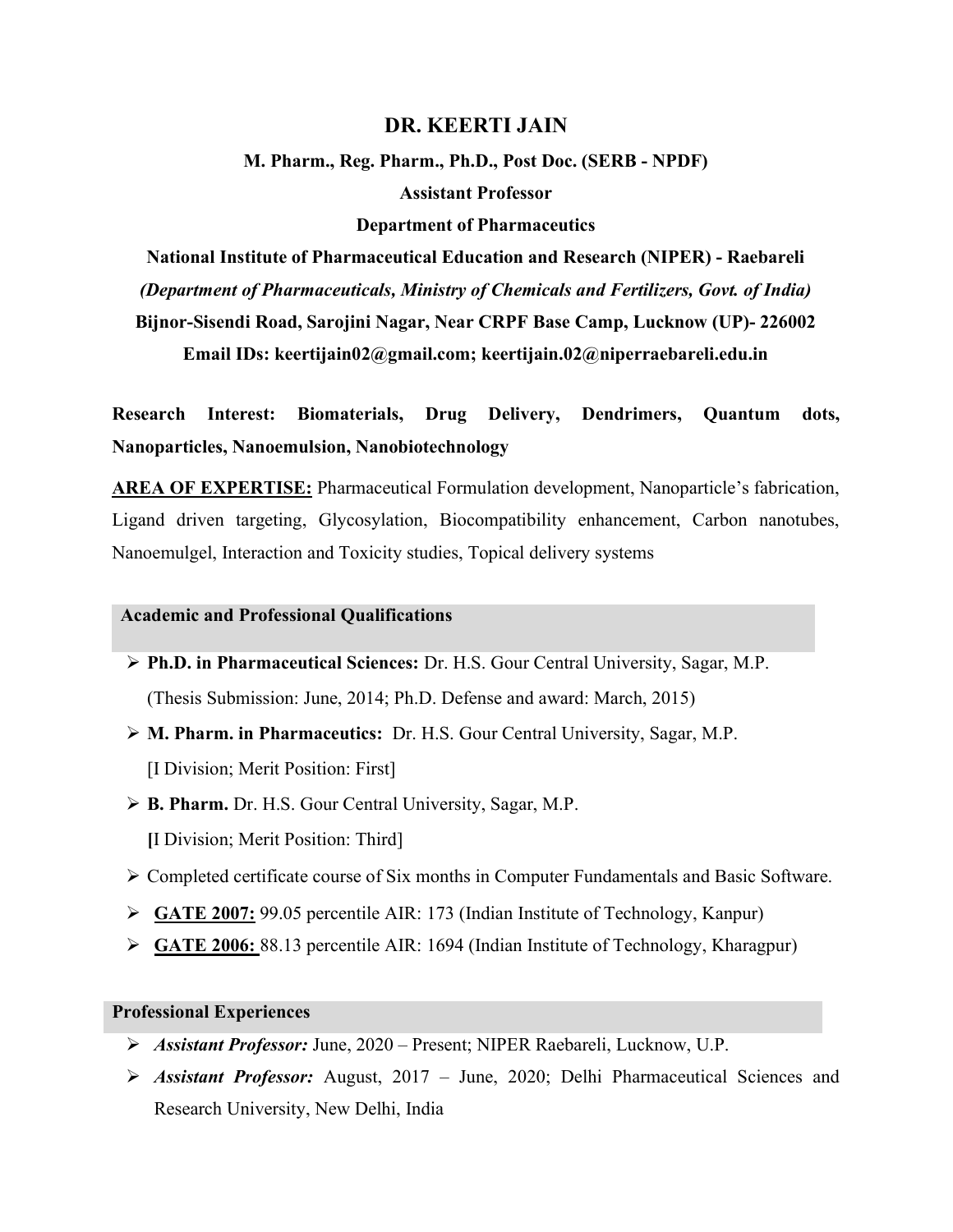- Post-Doctoral Fellow (SERB, NPDF): April, 2017 August, 2017; Faculty of Pharmacy, The M. S. University of Baroda, Vadodara, Gujarat
- $\triangleright$  Lecturer: August, 2015 April, 2017; National Institute of Pharmaceutical Education and Research (NIPER), Raebareli, U.P.
- $\triangleright$  Associate Professor: July, 2014 August, 2015; ISF College of Pharmacy, Moga, Punjab
- $\triangleright$  Assistant Professor: March, 2010 June, 2011; Vedic Institute of Pharmaceutical Education and Research, Sagar, M.P.

Development of e-learning delivery process/material

| Name of the e-<br>learning process                                      | <b>Subject</b>         | Organization for<br>which it was<br>developed | No. of<br>modules | Level for which it is<br>developed<br><b>UG/PG/Research</b><br>etc. |
|-------------------------------------------------------------------------|------------------------|-----------------------------------------------|-------------------|---------------------------------------------------------------------|
| e-pathshala for M.Sc.<br>Biotechnology<br>students approved by<br>U.G.C | Nano-<br>biotechnology | UGC, New Delhi   7                            |                   | PG                                                                  |

# AWARDS AND RECOGNITION

- Awarded with prestigious "ICMR Shakuntala Amir Chand Award" for the year 2019. [Vide Notification No. 3/1/3/ICMR awards(3)/2019-HRD; Dated 29.12.2020]
- Won second prize in Hindi Lekhan Pratiyogita organized in Rajbhasha Hindi Pakhwada 2020 held in NIPER Raebareli during September 14-28, 2020.
- Won Best Oral Presentation Award in International Conference [SPER-BANGKOK 2019] held at Narai Hotel, Bangkok, Thailand.
- Won MOST INNOVATIVE IDEA AWARD of the Impact Week Delhi 2019 organized by Lufthansa Group (Germany).
- Best Oral Presentation Award in APTICON 2018.
- Ph.D. research work was selected for presentation in BioAsia Innovation Award 2015.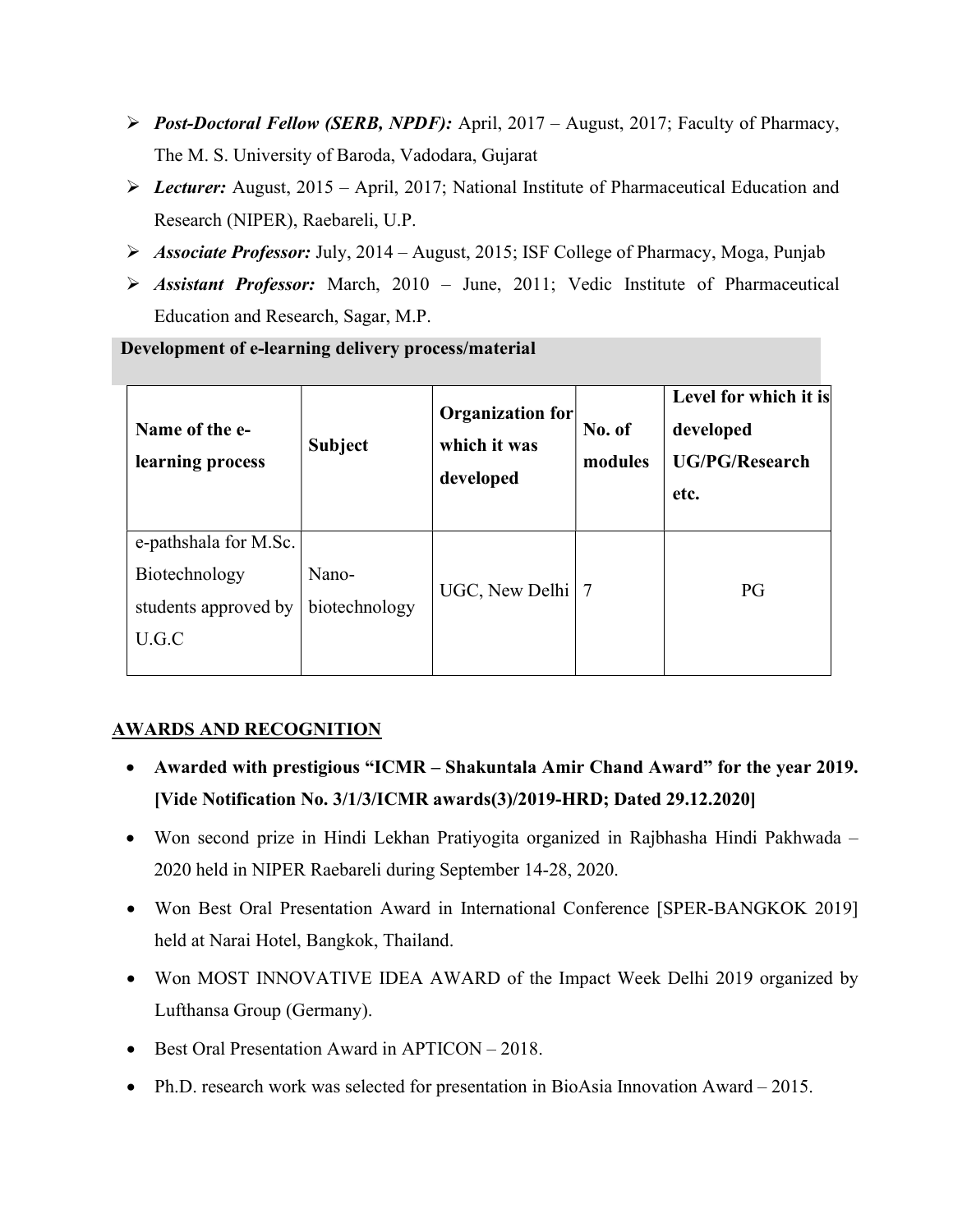- First prize for Poster Presentation in international conference NIPiCON 2014.
- M. Pharm. research work was selected for presentation in Ranbaxy Young Scholar Award 2013.
- Best Oral Presentation Award in National Seminar 2013.
- Best International Oral Presentation Award in ISC 2012.
- Best Poster Presentation Award in International Science Congress 2011.
- Pharmaceutical Science Alumni Award 2006.
- Indira Gandhi Pratibha Award 1999.

# NATIONAL FELLOWSHIPS/SCHOLARSHIPS

- SERB-National Post-Doctoral Fellowship (SERB-NPDF) for Post-Doctoral Research Work awarded in Jan., 2017 for two years.
- International travel grant from DST, New Delhi to attend "24<sup>th</sup> International Conference on Bioencapsulation – 2016" held at Lisbon, Portugal on  $21<sup>st</sup> - 23<sup>rd</sup>$  September, 2016.
- Fellowship for Training of Young Scientists (2016, 2014 and 2013) awarded by M.P. Council of Science and Technology (MPCST) based on paper presented at M.P. Young Scientist Congress, 2016, 2014 and 2013.
- International travel grant from ICMR, New Delhi and INSA, Chennai to attend international conference "ICYRAM-2012" held at Singapore on  $1<sup>st</sup> - 7<sup>th</sup>$  July, 2012.
- Senior Research Fellowship (CSIR-SRF) awarded from 1<sup>st</sup> April 2012 for carrying out research work at Department of Pharmaceutical Sciences, Dr. H.S. Gour Central University, Sagar.
- Junior Research Fellowship (UGC-JRF) for Post-Graduation at Dr. H.S. Gour University, Sagar for period 2007-2009.

# INTERNATIONAL VISITS

 Bangkok, Thailand: Presented research paper (Oral Presentation) entitled "Anti-angiogenic dendrimers for treatment of cancer" in International Conference [SPER-BANGKOK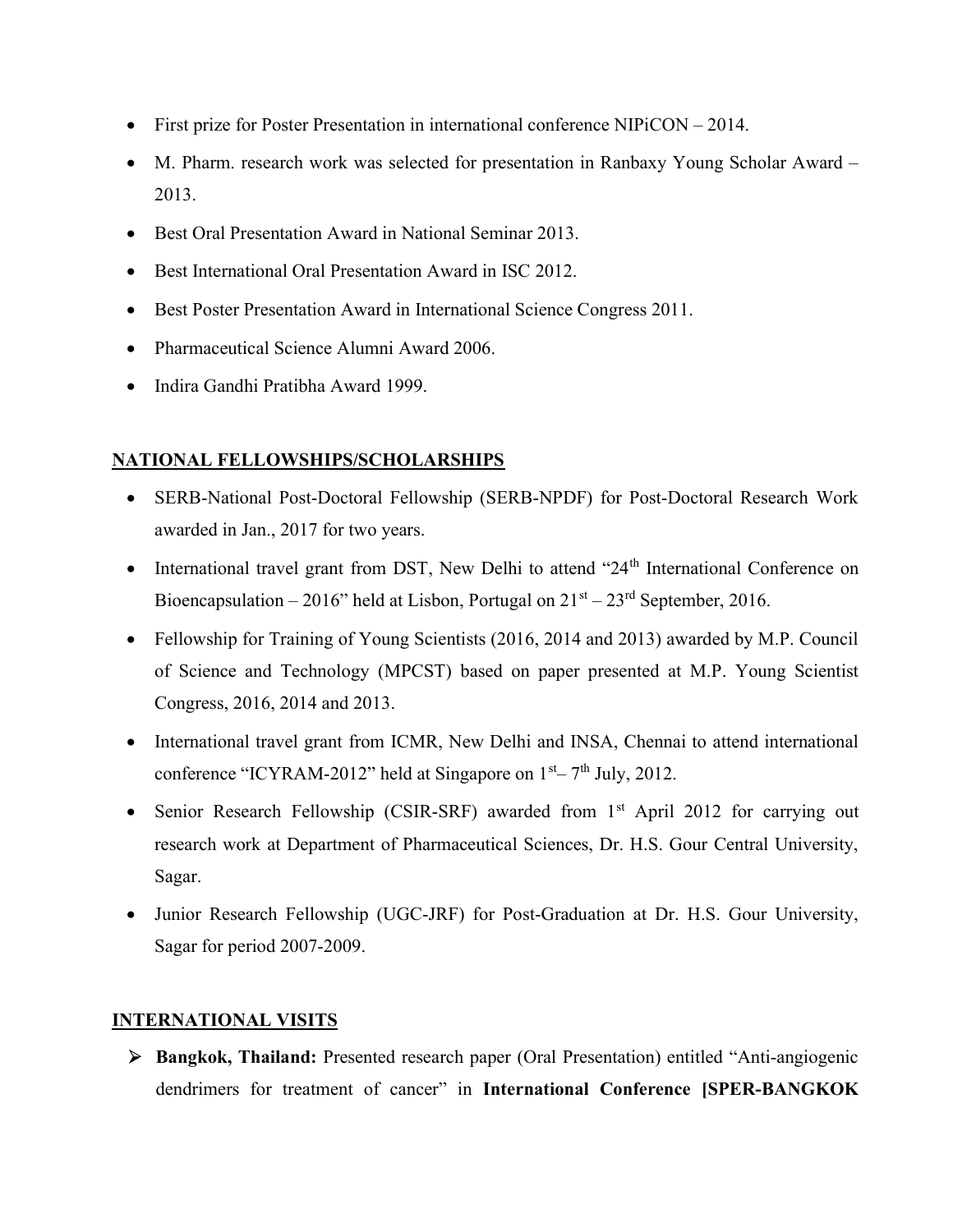2019] at Narai Hotel, Bangkok, Thailand, from 03 to 04 October, 2019 and won Best Oral Presentation Award.

- Lisbon, Portugal: Presented research paper (Oral Presentation) entitled "Core shell nanoparticles for oral delivery of low molecular weight heparin" in 24<sup>th</sup> International Conference on Bioencapsulation – 2016 at Lusofona Universidae, Lisbon, Portugal from 21 to 23 September, 2016. (Travel grant was awarded by ITS-SERB, DST New Delhi)
- Singapore: Presented research paper in the International Conference of Young Researchers on Advanced Materials (ICYRAM 2012) on the topic "Dual strategy for treatment of cancer based on development of anti-angiogenic carrier for anticancer agent" held at Matrix, Biopolis, Singapore from 1 to 6 July, 2012. (Travel grant was awarded by ICMR, New Delhi and CICS-INSA, Chennai)

# ONGOING/COMPLETED EXTRAMURAL RESEARCH PROJECTS

Funding Amount: INR 30.5 Lakhs

Research Project 1: Comprehensive Biological Evaluation of Different Drug-loaded Surface Engineered Dendrimer Conjugates for Treatment of Cancer Role: Principal Investigator [PI: Dr. Keerti Jain; Co-PI: Dr. Mukesh Nandave] Duration: 3 Years [2021-2024] Funding Agency: ICMR, New Delhi

Research Project 2: Development of Dendrimers based Novel Hybrid Nanocarriers for Controlled Delivery of Anticancer Bioactives Role: Principal Investigator [As SERB-NPDF]; Mentor: Prof. A. N. Misra Duration: 2 Years [2017-2019] Funding Agency: SERB, New Delhi Funding Amount: INR 19.6 Lakhs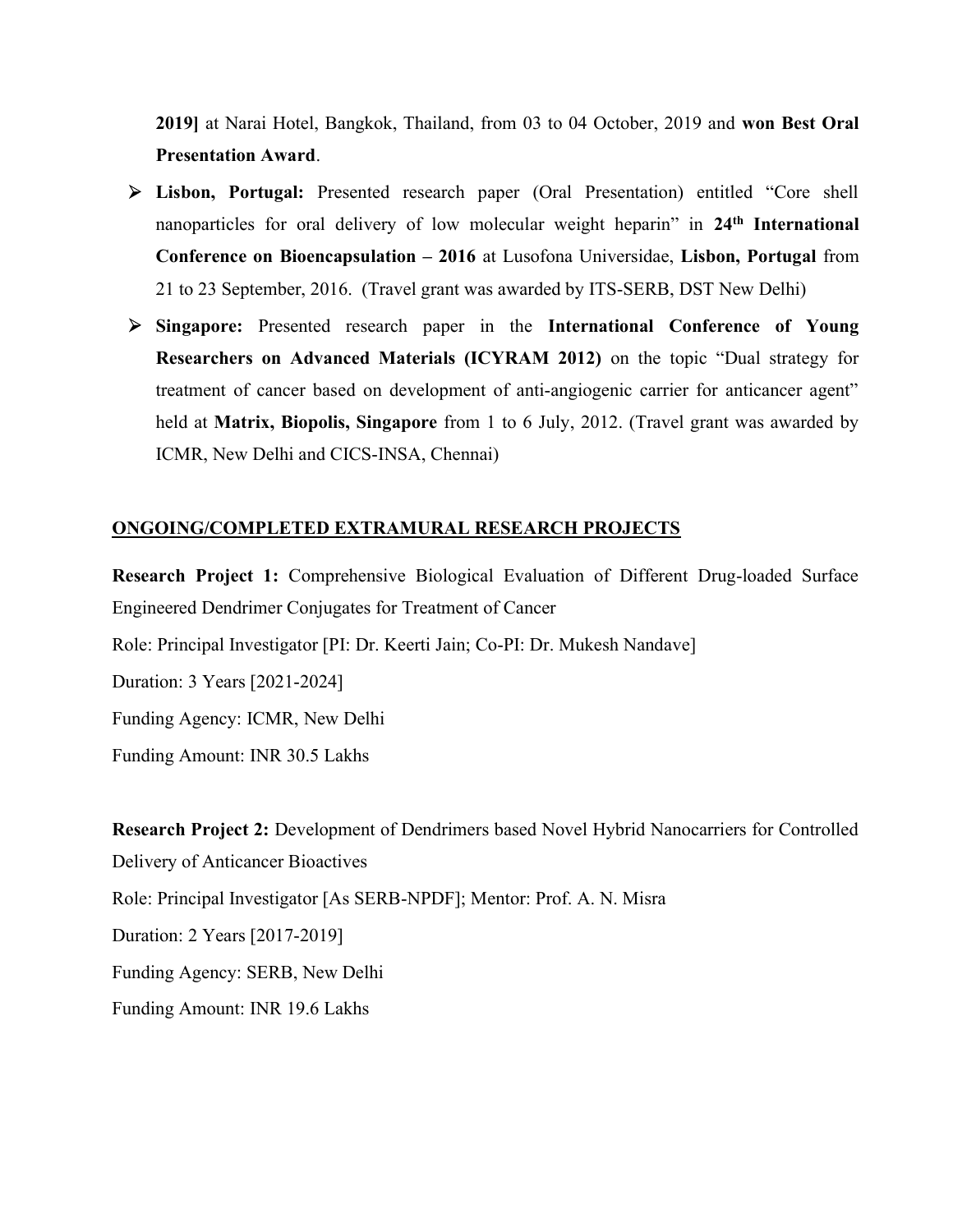#### **PATENTS**

- Dr. Keerti Jain, Ms. Surabhi Gupta, Ms. Teeja Suthar, Rohan Chand Sahu, Dr. U.S.N. Murty. Cost-effective antimicrobial nano-film coating/spraying solution for high traffic touch points and methods of preparation thereof. Patent Application No. 202111050865 Filed on 06.11.2021.
- Dr. Keerti Jain, Vishwas P. Pardhi, Dr. S.J.S. Flora. Antitubercular Cyclodextrin Complexes of Bedaquiline Fumarate and Method of Preparation Thereof. Patent Application no. 202111023193 Filed on 25.05.2021.
- Dr. Keerti Jain, Teeja Suthar, Anand Singh Patel, Dr. S.J.S. Flora. Micro-/nano-sized emulsions containing flavonoids, and methods of preparation and uses thereof. Patent Application No. 202111007897 Filed on 24.02.2021.
- Vishwas P. Pardhi, Dr. Keerti Jain, Dr. S.J.S. Flora. Antitubercular Pharmaceutical Solid Dispersion of Bedaquiline Fumarate and Method of Preparation Thereof. Patent Application No. 202011040038 Filed on 16.09.2020.

# PUBLICATIONS (INTERNATIONAL): Selected Peer-reviewed International Publications (Last five years only: 2016-2021)

Total citations: 3812; Cumulative impact factor: 215.942; h-index: 26; i10-index: 37 (Source: https://scholar.google.co.in/citations?user=E-9sCmYAAAAJ&hl=en)

- 1. Rizwanullah Md., Ahmad MZ, Ghoneim, Alshehri S, Imam SS, Shadab Md, Alhakamy NA, Jain K, Ahmad J. Receptor-Mediated Targeted Delivery of Surface-Modified Nanomedicine in Breast Cancer: Recent Update and Challenges. Pharmaceutics (MDPI). 2021;13(12):2039. DOI: https://doi.org/10.3390/pharmaceutics13122039. (Impact Factor: 6.321)
- 2. Ojha  $B^{\#}$ , Jain VK $^{\#}$ , Gupta S, Talegaonkar S, Jain K $*$ . Nanoemulgel: A Promising Novel Formulation for Treatment of Skin Ailments. Polymer Bulletin. 2021; DOI: https://doi.org/10.1007/s00289-021-03729-3. (Impact Factor: 2.87)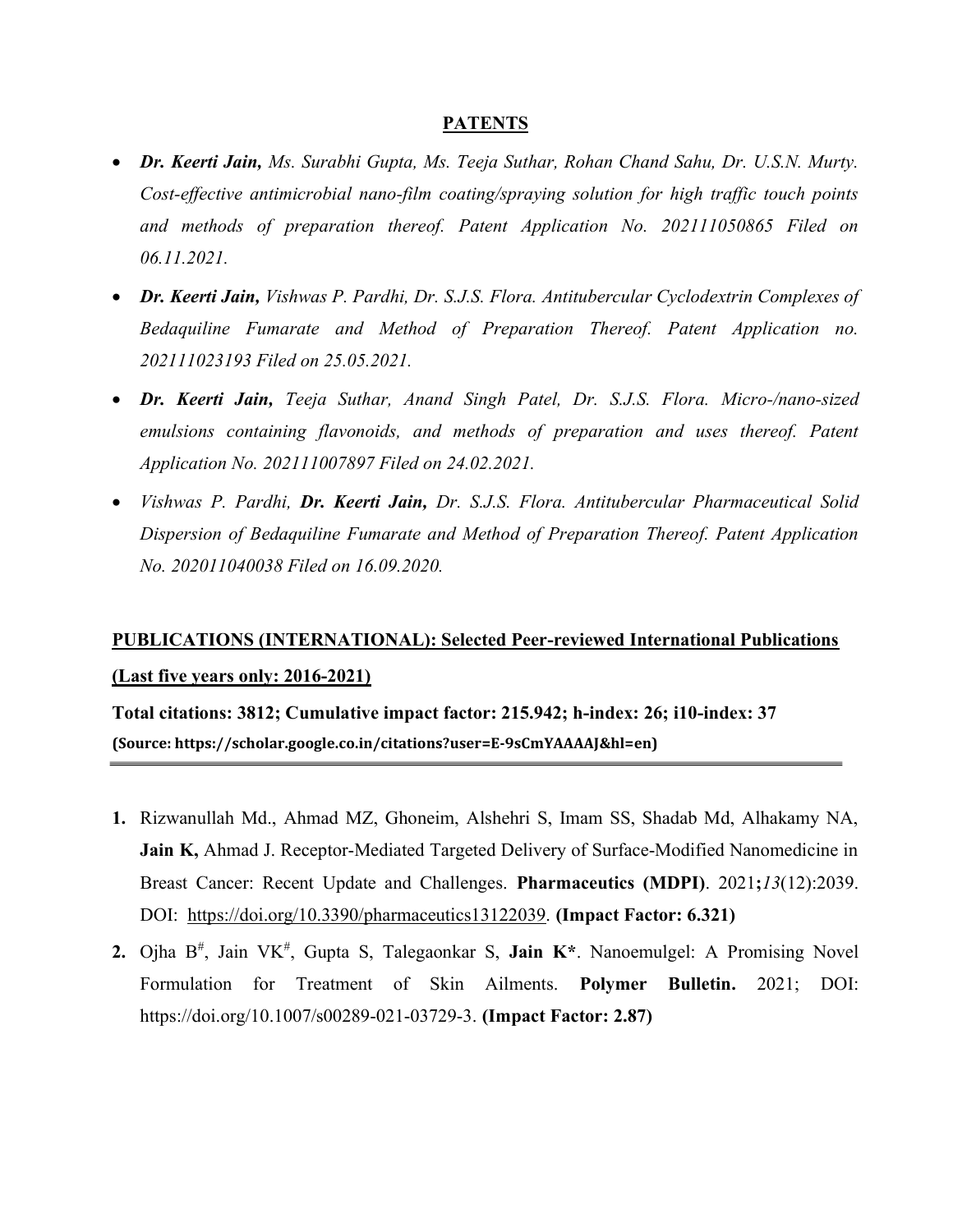- **3. Jain**  $K^*$ , Patel AS, Pardhi VP, Flora SJS $^*$ . Nanotechnology in Wastewater Treatment. Molecules, 2021;26(6):1797. DOI: https://doi.org/10.3390/molecules26061797. (Impact Factor: 4.411)
- 4. Gauro R, Nandave M, Jain VK, Jain K<sup>\*</sup>. Advances in dendrimers mediated targeted drug delivery to brain. **Journal of Nanoparticle Research**. 2021;23(3). DOI: https://doi.org/10.1007/s11051-021-05175-8. (Impact Factor: 2.253)
- 5. Jain K, Shukla R, Yadav A, Ujjwal RR, Flora SJS. 3D Printing in development of nanomedicines. **Nanomaterials,** 2021;11(420):1-24. DOI: https://doi.org/10.3390/nano11020420. (Impact Factor: 5.076)
- 6. Pardhi VP, Jain K\*. Impact of Binary/Ternary Solid Dispersion Utilizing Poloxamer 188 and TPGS to Improve Pharmaceutical Attributes of Bedaquiline Fumarate. Journal of Drug Delivery Science and Technology,  $2021;62(102349):1-13.$  DOI: https://doi.org/<u>10.1016/j.jddst.2021.102349</u>. (Impact Factor: 3.981)
- 7. Khan MA, Jain VK, Md. Rizwanullah, Ahmad J, Jain K\*. PI3K/Akt/mTOR pathway inhibitors in triple-negative breast cancer: A review on drug discovery and future challenges. Drug Discovery Today, 2019;24(11):2181-2191. DOI: https://doi.org/10.1016/j.drudis.2019.09.001. (Impact Factor: 7.851)
- 8. Joshi K, Chandra A, Jain K, Talegaonkar S. Nanocrystalization: An emerging technology to enhance the bioavailability of poorly soluble. Pharmaceutical Nanotechnology, 2019;7(4):259-278. DOI: https://doi.org/10.2174/2211738507666190405182524 (Impact Factor: 2.069)
- 9. Afsana, Jain VK, Haider N, Jain K\*. 3D Printing in Personalized Drug Delivery. Current Pharmaceutical Design, 2018;24(42):5062-5071. DOI: https://doi.org/10.2174/1381612825666190215122208. (Impact factor: 3.116)
- 10. Jain K\*. Nanohybrids of Dendrimers and Carbon Nanotubes: A benefaction or forfeit in drug delivery? Nanoscience and Nanotechnology-Asia, 2019;9(1),21-29. DOI: https://doi.org/10.2174/2210681208666171204163622. (Impact Factor: 0.431)
- 11. Ahmad J, Gautam A, Komath S, Bano M, Garg A, Jain K. Topical nano-emulgel for skin disorders: Formulation approach and characterization. Recent Patents on Anti-Infective Drug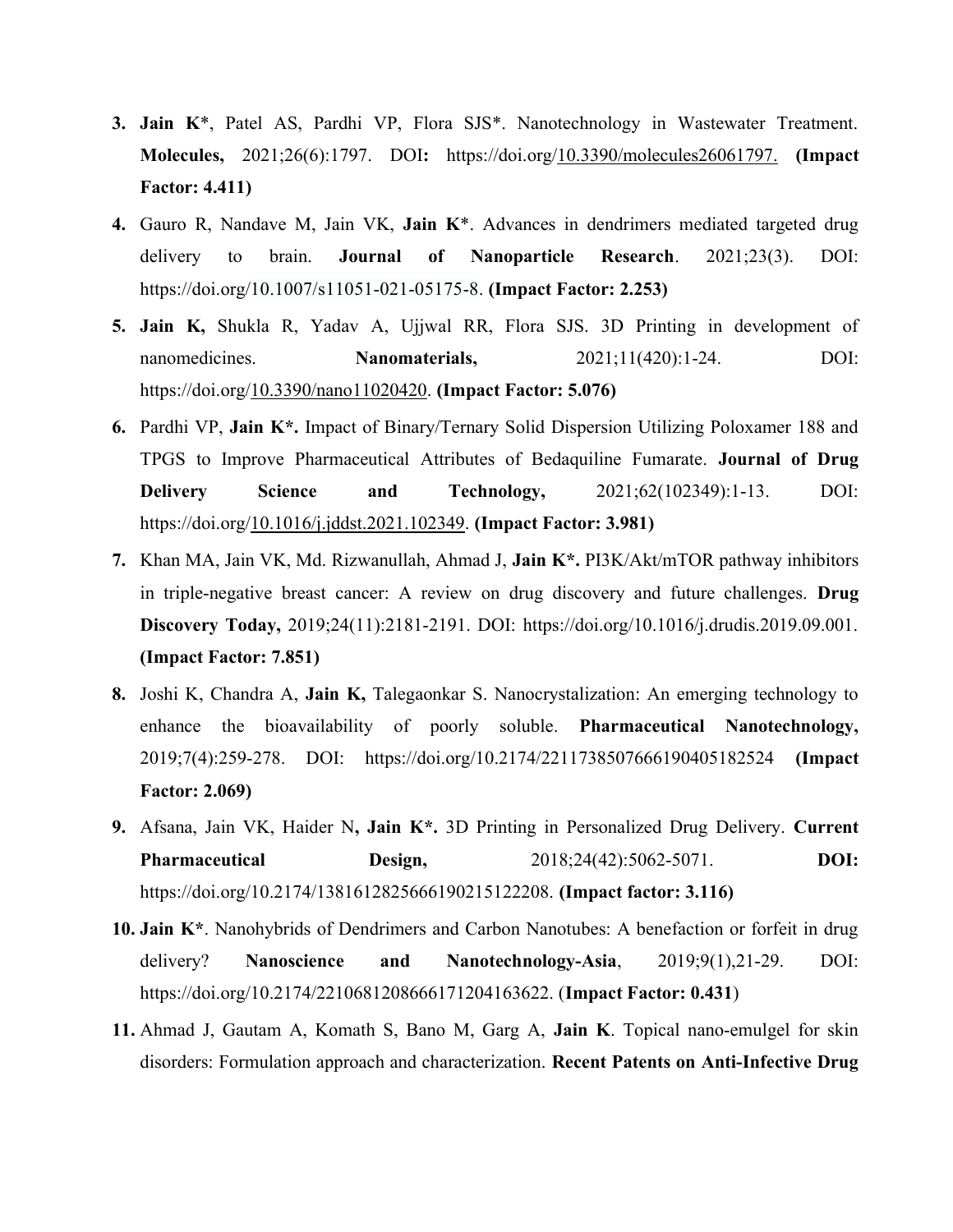Discovery, 2019;14(1):36-48. DOI: https://doi.org/10.2174/1574891X14666181129115213. (Impact Factor: 1.088)

- 12. Sharma A, Jain K, SJS Flora. Vitamins Based Novel Target Pathways/Molecules as Possible Emerging Drug Targets for Management of Tuberculosis. Medicinal Chemistry, 2018;14(3);212-224. DOI: https://doi.org/10.2174/1573406413666171103093235. (Impact factor: 2.745)
- 13. Jain VK, Jain K. Molecular targets and pathways for treatment of visceral leishmaniasis. Drug Discovery Today, 2018;23(1):161-170. DOI: https://doi.org/10.1016/j.drudis.2017.09.006. (Impact factor: 7.851)
- 14. Kesharwani P, Gothwal A, Iyer AK, Jain K, Chourasia MK, Gupta U. Dendrimer nanohybrid carrier systems: an expanding horizon for targeted drug and gene delivery. Drug Discovery Today, 2018;23(2):300-314. DOI: https://doi.org/10.1016/j.drudis.2017.06.009. (Impact factor: 7.851)
- 15. Sharma P, Jain K, Jain NK, Mehra NK. Ex vivo and in vivo performance of anti-cancer drug loaded carbon nanotubes. Journal of Drug Delivery Science and Technology, 2017; 41:134– 143. DOI: https://doi.org/10.1016/j.jddst.2017.07.011. (Impact factor: 3.981)
- 16. Kaur S, Mehra NK, Jain K, Jain NK. Development and evaluation of targeting ligand anchored CNTs as prospective targeted drug delivery system. Artificial Cells, Nanomedicine and Biotechnology, 2017;45(2):242-250. DOI: https://doi.org/10.3109/21691401.2016.1146728. (Impact factor: 5.678)
- 17. Kaur A, Jain K, Mehra NK, Jain NK. Development and characterization of surface engineered PPI dendrimers for targeted drug delivery. Artificial Cells, Nanomedicine and Biotechnology, 2017;45(3):414-425. DOI: https://doi.org/10.3109/21691401.2016.1160912. (Impact factor: 5.678)
- 18. Kaur D, Jain K, Mehra NK, Kesharwani P, Jain NK. A review on comparative study of PPI and PAMAM dendrimers. Journal of Nanoparticle Research, 2016;18:146. DOI: https://doi.org/10.1007/s11051-016-3423-0. (Impact factor: 2.253)
- 19. Mansuri S, Kesharwani P, Jain K, Tekade RK, Jain NK. Mucoadhesion: A Promising Approach in Drug Delivery System. Reactive and Functional Polymers, 2016;100:151-172. DOI: https://doi.org/10.1016/j.reactfunctpolym.2016.01.011. (Impact factor: 3.975)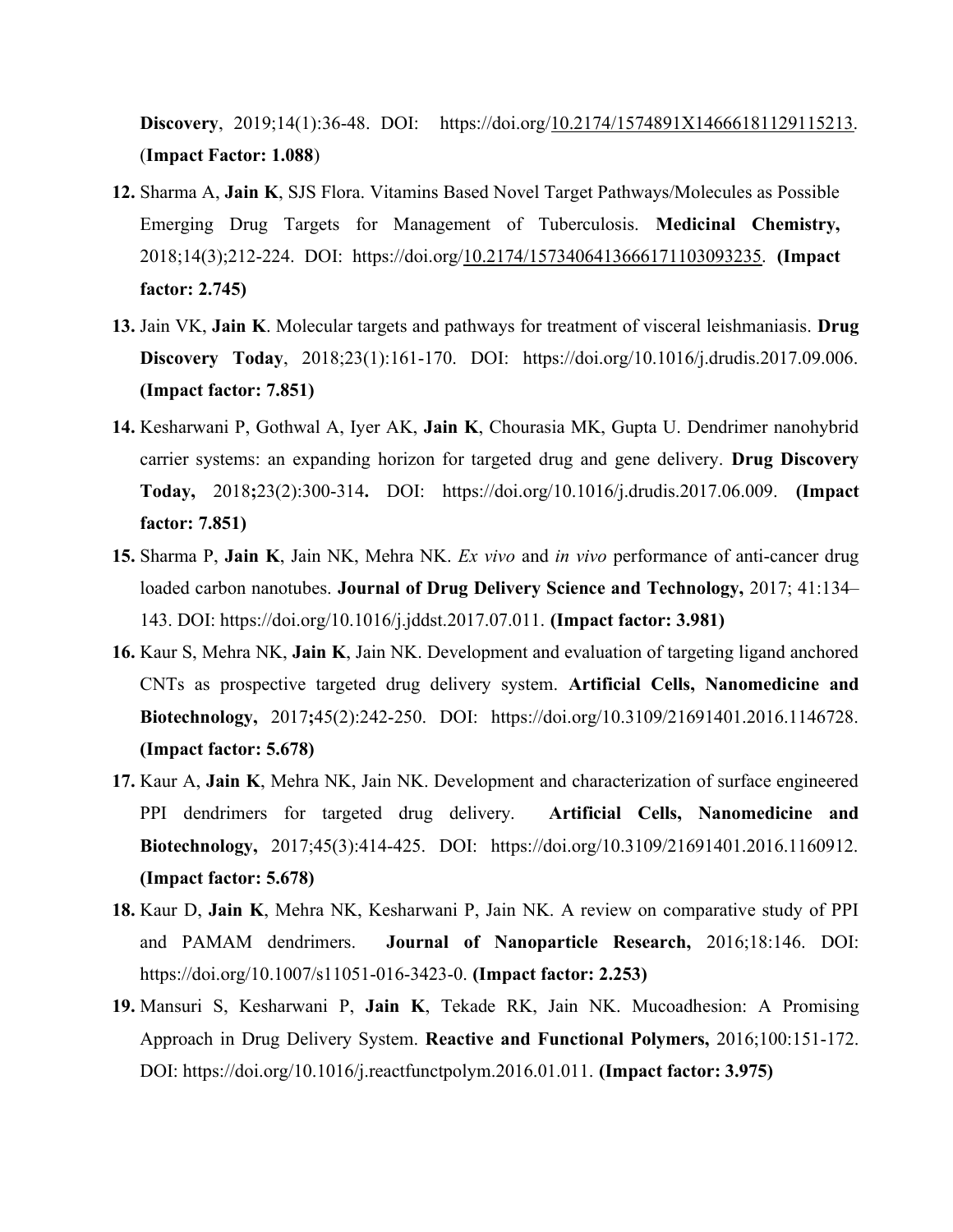- 20. Singh J, Jain K, Mehra NK, Jain NK. Dendrimers in anticancer drug delivery: mechanism of interaction of drug and dendrimers. Artificial Cells, Nanomedicine and Biotechnology, 2016;44(7):1626-34. DOI: https://doi.org/10.3109/21691401.2015.1129625. (Impact factor: 5.678)
- 21. Sharma S, Mehra NK, Jain K, Jain NK. Effect of functionalization on drug delivery potential of carbon nanotubes. Artificial Cells, Nanomedicine and Biotechnology, 2016;44(8):1851- 1860. DOI: https://doi.org/10.3109/21691401.2015.1111227. (Impact factor: 5.678)
- 22. Bajwa N, Mehra NK, Jain K, Jain NK. Targeted anticancer drug delivery through anthracycline antibiotic bearing functionalized Quantum Dots. Artificial Cells, Nanomedicine and Biotechnology, 2016;44(7):1774-82. DOI: https://doi.org/10.3109/21691401.2015.1102740. (Impact factor: 5.678)
- 23. Sharma P, Mehra NK, Jain K, Jain NK. Biomedical application of Carbon Nanotubes: A Critical Review. Current Drug Delivery, 2016;13(6):796-817. DOI: https://doi.org/10.2174/1567201813666160623091814. (Impact factor: 2.565)

#### INTERNATIONAL BOOKS

- Mehra NK, Jain K (Eds) Dendrimers Nanomedicine: Concept, Theory and Regulatory Perspectives. CRC Press, UK. ISBN 9780367466053; 2021; Pages: 1-328. [Published in March, 2021]
- Jain K, Ahmad J (Eds) "Nanotheranostics for Treatment and Diagnosis of Infectious Diseases" Academic Press, Elsevier, ISBN: 9780323912013. [In press]
- Jain K, Jain NK (Eds) "Multifunctional and Targeted Theranostic Nanomedicines -Formulation, Design and Applications" Springer Nature [Proposal accepted, and Agreement signed with publisher]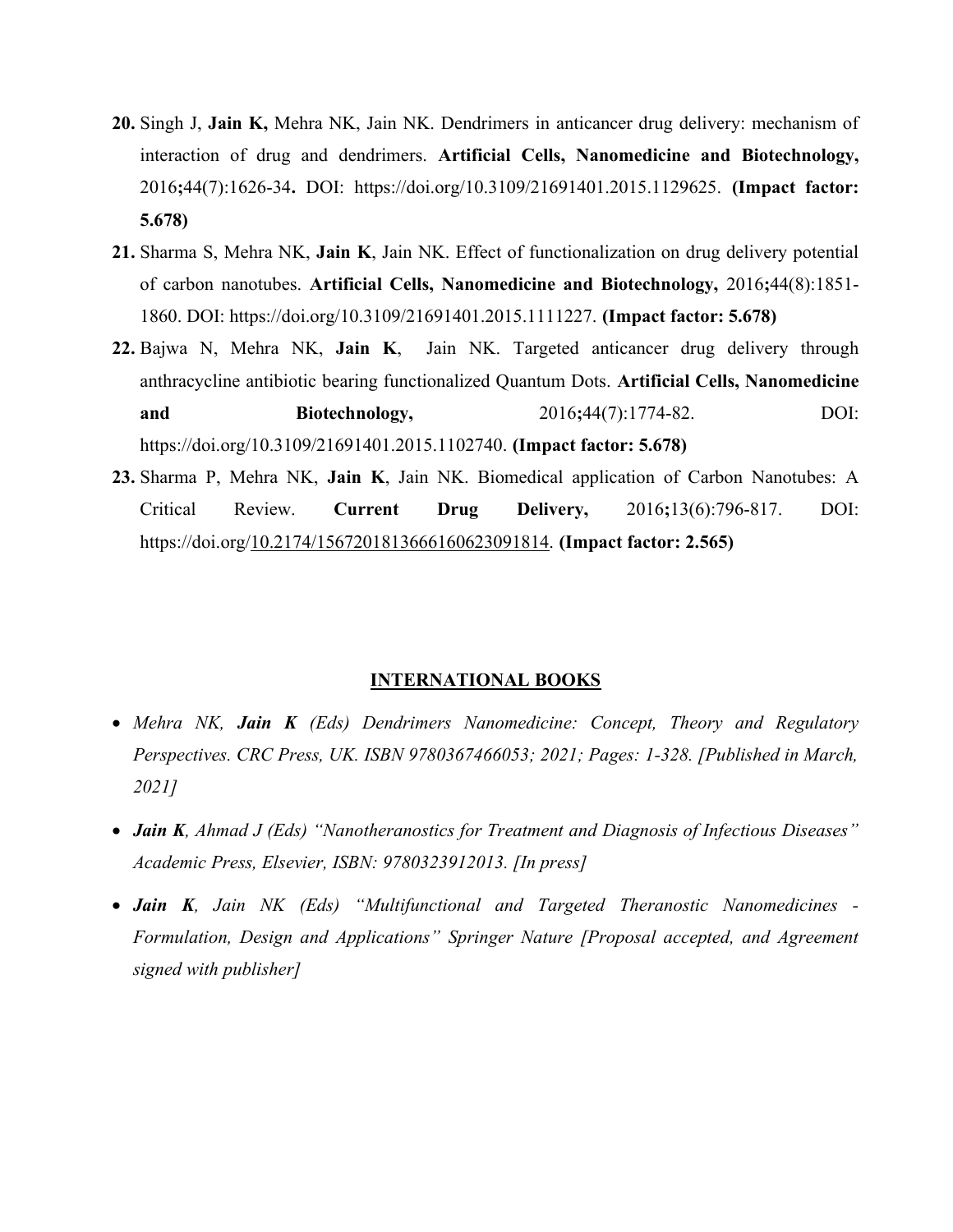#### INVITED CHAPTERS IN INTERNATIONAL BOOKS

- 1. Bagre A, Patel P, Naqvi S, Jain K\* "Dendrimers and its theranostic applications in infectious diseases" in International Book "Nanotheranostics for Infectious Diseases: Design, Characterization and Application" Elsevier, 2022; ISBN: 9780323912013 (In press).
- 2. Chauhan S, Jain K, Naqvi S "Emerging concerns of infectious diseases and drug delivery challenges" in International Book "Nanotheranostics for Infectious Diseases: Design, Characterization and Application" Elsevier, 2022; ISBN: 9780323912013 (In press).
- 3. Suthar T, Navneet, Jain K\*. "Ch.08 Nutraceuticals against neurodegenerations: understanding the mechanistic pathways" in International Book "Nutraceuticals for Aging and Anti-Aging: Basic Understanding and Clinical Evidence" CRC Press, USA, 2021; ISBN: 9780367614942 (In press).
- 4. Yadav S, Jain VK, Jain K\*. "Chapter 5: Marine Biopolymers for Gene Delivery" in International Book "Marine Biomaterials: Drug delivery and therapeutic potential" Springer Nature Publisher, 2021; ISBN: 9789811647864. DOI: 10.1007/978-981-16-5374-2. (In press)
- 5. Kumar D, Yadav S, Ujjwal RR, Jain K\*. "Interfacial Characterization of Nanoemulsion" in International Book "Nanoemulsions in Food Technology: Development, Characterization and Applications" CRC Press, USA, 2021; ISBN: 9780367614928.
- 6. Patel AS, Jain K\* . "Ch.11 Nanostructured Hydrogels-Based Biosensor Platform" in International Book "Micro and Nanotechnologies Based Product Development" CRC Press, USA, 2021; ISBN: 9780367488451. 177–85. DOI:10.1201/9781003043164-11
- 7. Jain K, Jain NK, Kesharwani P. "Ch.7 Type of Dendrimers" in International Book "Dendrimers –based Nanotherapeutics" Elsevier, 2021; ISBN: 9780128212509, 1-28.
- 8. Ojha B, Jain VK, Mehra NK, Jain K<sup>\*</sup>. "Ch.1 Nanotechnology: introduction and basic concepts" in International Book "Dendrimers Nanomedicine: Concept, Theory and Regulatory Perspectives" CRC Press, USA, 2021; ISBN: 9780367466053, 1-18. DOI :10.1201/9781003029915-1.
- 9. Gauro R, Jain K<sup>\*</sup>, Jain VK, Mehra NK, Popli H. "Ch.5 Macromolecular architecture and molecular modeling of dendrimers" in International Book "Dendrimers Nanomedicine: Concept, Theory and Regulatory Perspectives" CRC Press, USA, 2021; ISBN: 9780367466053, 77-88. DOI:10.1201/9781003029915-5.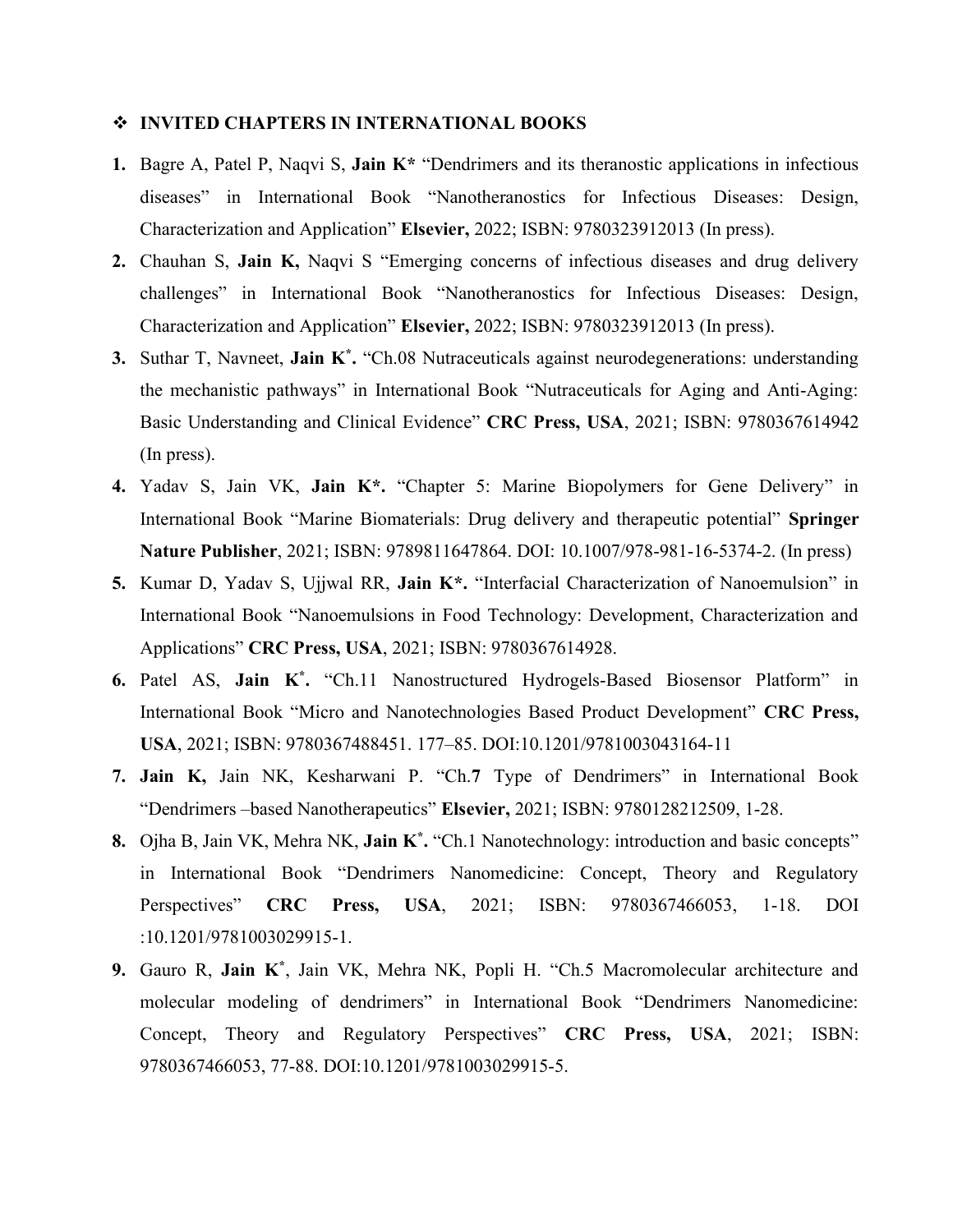- 10. Bhavana V, Mehra NK, Jain K. "Ch.9 Dendrimers-Guest Interaction Chemistry and Mechanism" in International Book "Dendrimers Nanomedicine: Concept, Theory and Regulatory Perspectives" CRC Press, USA, 2021; ISBN: 9780367466053, 171-186.
- 11. Jain K\* , Mehra NK, Jain VK, Jain NK. "Ch.6 IPN Dendrimers in Drug Delivery" in International Book "Interpenetrating Polymer Network: Biomedical Applications" Springer Nature Publisher, 2020; ISBN: 978-981-15-0283-5,143-182. DOI: 10.1007/978-981-15-0283- 5\_6
- 12. Joshi K, Jain VK, Dhankhar K, Popli H, Jain K\* . "Respiratory Tract Function and Nutraceuticals" in International Book "Nutraceuticals for Prenatal, Maternal and Offspring's Nutritional Health: Recent Trends and Clinical Evidence" CRC Press, USA, 2020; ISBN: 9781138345829, 289-310. DOI: 10.1201/9780429437632-19
- 13. Tandel H, Bhatt P, Jain K, Shahiwala A, Misra A. "In-Vitro and In-Vivo Tools in Emerging Drug Delivery Scenario: Challenges and Updates" in International Book "In-Vitro and In-Vivo" Tools in Drug Delivery Research for Optimum Clinical Outcomes" CRC Press, USA, 2018; ISBN: 9781351368728, 1-24. DOI: 10.1201/b22448-1
- 14. Jain K<sup>\*</sup> "Dendrimers: Emerging anti-infective nanomedicines" in Sequel volume of Multivolume International Book "NanoBioMaterials", CRC Press, USA, 2018; ISBN: 9781351138666, 121-138. DOI: https://doi.org/10.1201/9781351138666
- 15. Jain K<sup>\*</sup> "Dendrimers: smart nanoengineered polymers for bioinspired applications in drug delivery" in International Book "Biopolymer-Based Composites" Elsevier, 2017; ISBN: 9780081019146, 169-220. DOI: https://doi.org/10.1016/B978-0-08-101914-6.00007-7.
- 16. Jain K, Jain NK "Dendrimers as Nanomedicine in Cancer Chemotherapy" in International Book "Dendrimers in Nanomedicine", Pan Stanford Publishing, 2016; ISBN: 9789814745499.
- 17. Mehra NK, Jain K, Jain NK (2016) in "Multifunctional carbon nanotubes in cancer therapy and imaging" in Volume VIII: NanoBioMaterials in Medical Imaging of Multivolume International Book "Applications of NanoBioMaterials (Volume I-XI)". Elsevier, 2016; ISBN: 978-0-323- 41736-5; 421-453 DOI: http://dx.doi.org/10.1016/B978-0-323-41736-5.00014-5.
- 18. Jain K, Jain NK (2015) "Dendrimers as Nanobiopolymers in Cancer Chemotherapy" in Volume III: Drug Nano-Carriers of Multivolume International Book "NanoBioMedicine (Volume I-VI)", Studium Press LLC, USA; ISBN: 9781626990500.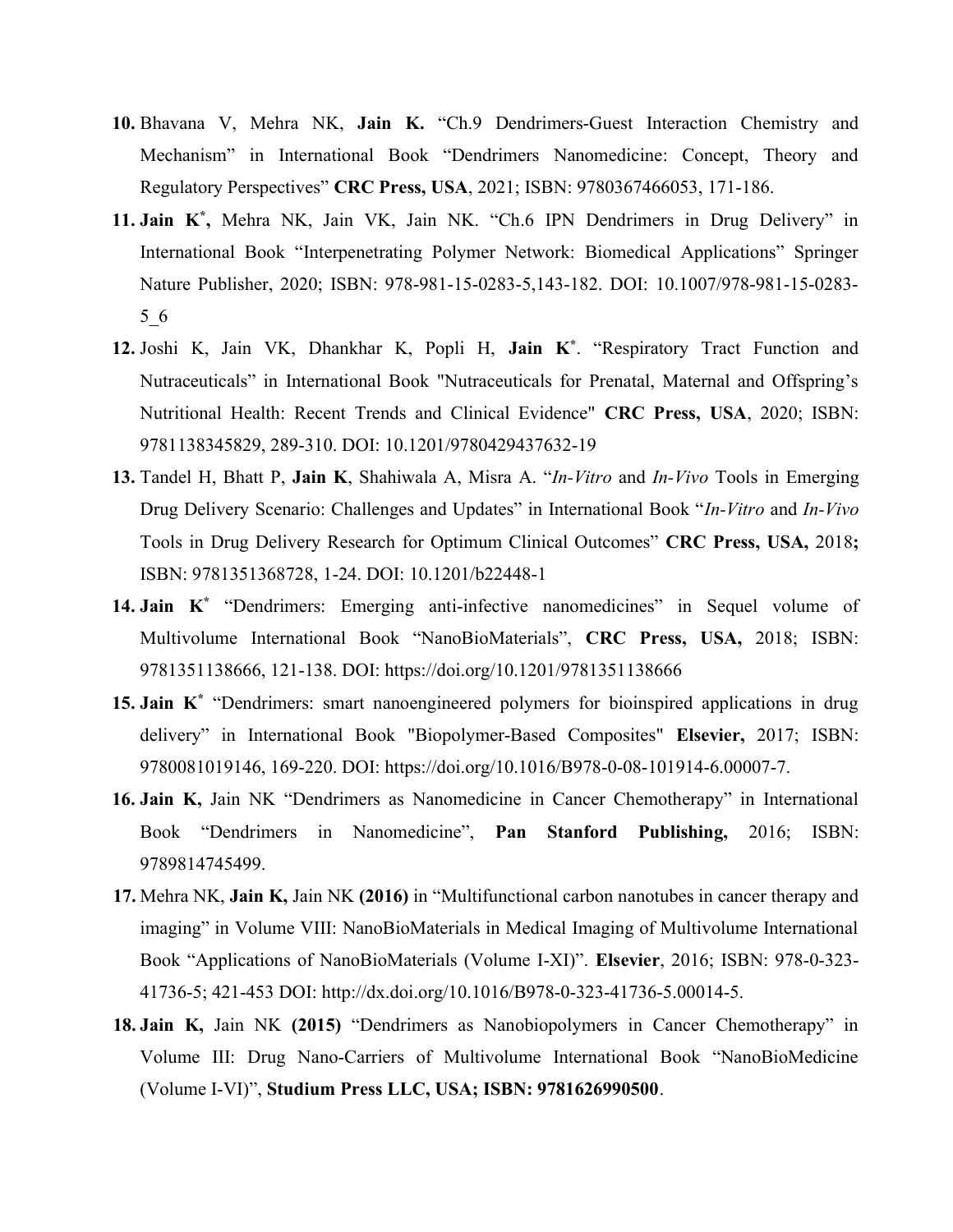- 19. Mehra NK, Jain K, Jain NK "Ethosomes in transdermal delivery applications" in "Encyclopedia of biomedical polymers and polymeric biomaterials". 2015; CRC Press, 8062- 8073. ISBN: 9781439898796; DOI: 10.1081/E-EBPP-120049280.
- 20. Mehra NK, Jain K, Jain NK "Novel triazine dendrimer" in "Encyclopedia of biomedical polymers and polymeric biomaterials". 2015 CRC Press, ISBN: 9781439898796; DOI: 10.1081/E-EBPP-120049287.

# MEMBERSHIP OF PROFESSIONAL BODIES

- LIFE MEMBER OF "SOCIETY OF PHARMACEUTICAL EDUCATION AND RESEARCH (SPER)" MEMBERSHIP NO. SPER/LM/DL/031
- LIFE MEMBER OF "THE ASSOCIATION OF PHARMACEUTICAL TEACHERS OF INDIA (APTI)" MEMBERSHIP NO. MP/LM-423
- STATE PHARMACY COUCIL REGISTRATION DETAILS: REGISTRATION NO. (M.P. State Pharmacy Council): 21864

# INVITED SPEAKER/CHAIRPERSON/ RESEARCH PRESENTATIONS

- 1. Delivered an invited lecture "QbD in formulation development of Nanomedicines" on July 16, 2021 in AICTE-ATAL Academy sponsored Online FDP organized by University College of Pharmaceutical Sciences, Acharya Nagarjuna University Guntur, AP on "Quality by Design (QbD) Tools for Drug Development" conducted from July 13-17, 2021.
- 2. Delivered an expert session on April 29, 2021 in AICTE sponsored one week Short Term Training Program (STTP) on topic entitled "Interplay between Health Wellbeing, Environment and Community Pharmacy" conducted from  $26<sup>th</sup>$  April to  $1<sup>st</sup>$  May, 2021.
- 3. Delivered invited lecture (webinar) on "Covid 19 Pandemic Mutations and Vaccines" as guest speaker on May 18, 2021 at Oriental College of Pharmacy, Bhopal.
- 4. Chief Speaker in Online National Conference on "The COVID-19 Pandemic" organized by Shri Krishna University, Chhatarpur on May 11-14, 2020.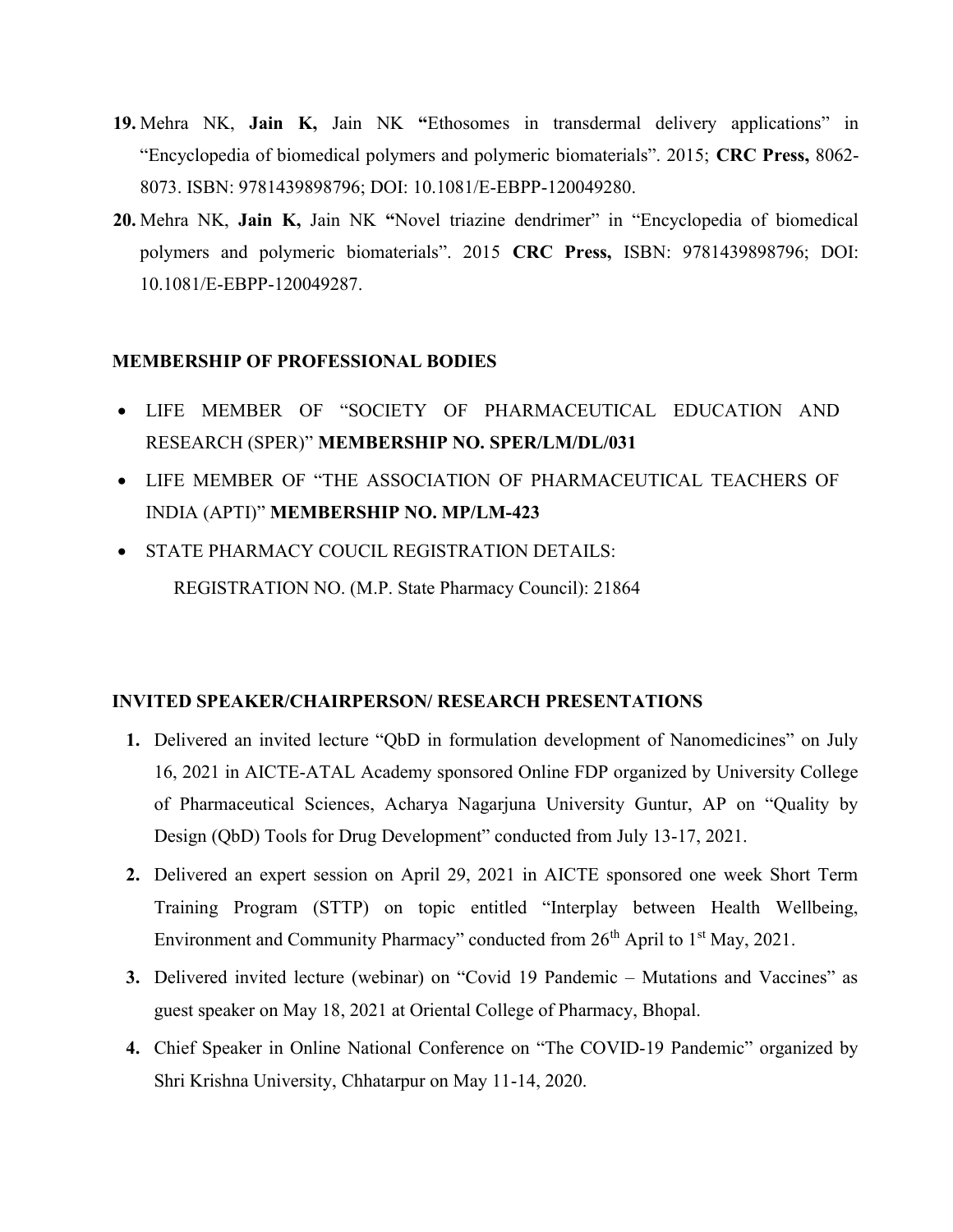- 5. Chairperson in "International Conference of Cardiovascular Sciences" held at Delhi Pharmaceutical Sciences and Research University (DPSRU), New Delhi on February 21-23, 2020.
- 6. Presented research paper (Oral Presentation) in "International Conference of Cardiovascular Sciences" on the topic "Study on Anti-angiogenic activity of Dendrimers for Therapeutic Effect" held at Delhi Pharmaceutical Sciences and Research University (DPSRU), New Delhi on  $21-23$ <sup>th</sup> February, 2020.
- 7. Presented research paper (Poster Presentation) in "International Conference of Cardiovascular Sciences" on the topic "Experimental Investigation of MDP Conjugated PPI Dendrimers for Macrophage Targeted Delivery" held at Delhi Pharmaceutical Sciences and Research University (DPSRU), New Delhi on 21-23<sup>th</sup> February, 2020.
- 8. Presented research paper (Oral Presentation) in International Conference [SPER-BANGKOK 2019] "Fostering Pharmaceutical Innovations to Bridge the Gap in Pharmaceutical Research and Industry" on the topic "Anti-angiogenic dendrimers for treatment of cancer" held at Narai Hotel, Bangkok, Thailand from 03 to 04 October 2019 and won Best Oral Presentation Award.
- 9. Presented Prototype on IOTA Healthcare solutions at Lufthansa Impact Week Delhi 2019 organized by Lufthansa Group at SSCBS, New Delhi from 18-26 Sept. 2019 and won most INNOVATIVE idea award for the same.
- 10. Participated in the Train the Trainer program of Lufthansa Impact Week Delhi 2019 organized by Lufthansa Group at SSCBS, New Delhi from 18-26 Sept. 2019
- 11. Presented research paper (Oral Presentation) in 24<sup>th</sup> International Conference on Bioencapsulation – 2016 on the topic "Core shell nanoparticles for oral delivery of low molecular weight heparin" held at Lusofona Universidae, Lisbon, Portugal from 21 to 23 September, 2016. (Travel grant is awarded by ITS-SERB, DST New Delhi)
- 12. Presented research paper in the International Conference on Innovations in Pharmaceutical Science on the topic "Antiangiogenic surface engineered dendrimers for Targeted Delivery of Anticancer Drug" held at Sri Aurobindo Institute of Pharmacy, Indore on February 27-28, 2016.
- 13. Ph.D. research work was selected for presentation in BioAsia Innovation Award 2015.